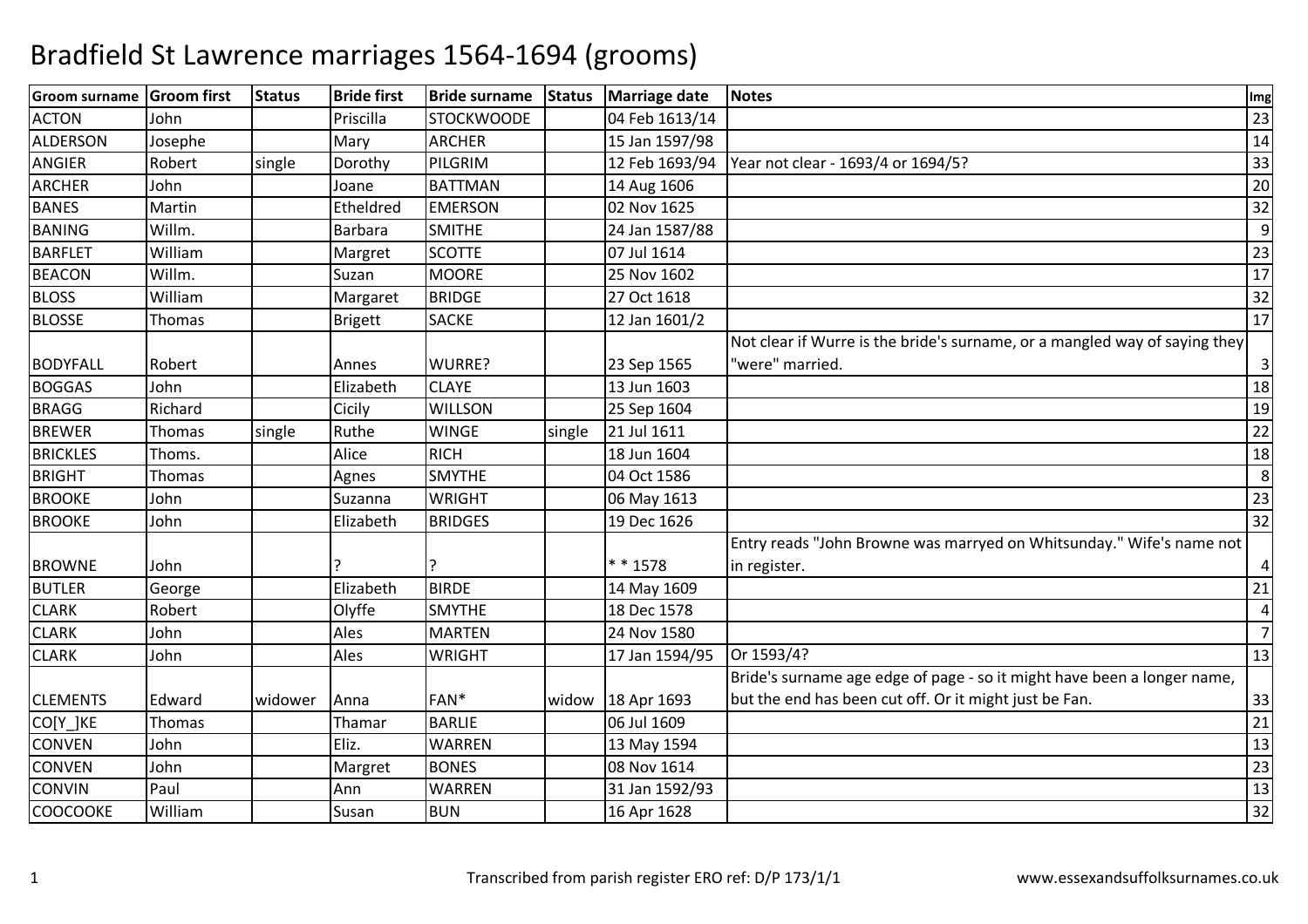| <b>Groom surname</b> | <b>Groom first</b> | <b>Status</b> | <b>Bride first</b> | <b>Bride surname</b> | <b>Status</b> | <b>Marriage date</b> | <b>Notes</b>                                                          | Img            |
|----------------------|--------------------|---------------|--------------------|----------------------|---------------|----------------------|-----------------------------------------------------------------------|----------------|
| <b>COPINGER</b>      | Henry              |               | Mary               | <b>HERRIS</b>        |               | 08 Oct 1646          | Mr Henry Copinger, Mris. Mary Herris                                  | 33             |
| <b>COPLAND</b>       | John               |               | Alice              | <b>CLARKE</b>        |               | 15 Jun 1606          |                                                                       | 20             |
| <b>CORBALL</b>       | Thomas             |               | Grissell           | <b>LINNE</b>         |               | 24 Aug 1624          |                                                                       | 32             |
| <b>COURTEOUS</b>     | Laurence           | single        | Eliz.              | <b>LADBROOK</b>      | single        | 26 Apr 1638          | Both of this parish.                                                  | 33             |
| <b>COWPLAIN</b>      | John               |               | Barbarie           | <b>HEWET</b>         |               | 10 Jan 1599/00       | Or 1598/99?                                                           | 16             |
|                      |                    |               |                    |                      |               |                      | No date. Appears in register between a baptism in May and a burial in |                |
| <b>COXE</b>          | Thoms.             |               | Mary               | <b>WRIGHTE</b>       |               | * * 1594             | August.                                                               | 13             |
| <b>CRAMPTON</b>      | Robert             |               | Anne               | <b>MARKAM</b>        |               | 05 Feb 1606/7        |                                                                       | 20             |
| <b>CREEK</b>         | Henry              | widower       | Sarah              | LAST                 | single        | 15 Aug 1689          |                                                                       | 33             |
| <b>CRICKE</b>        | John               |               | Jane               | <b>RAWSON</b>        |               | 02 Aug 1615          |                                                                       | 24             |
| <b>CRICKE</b>        | James              | widower       | Suzana             | <b>LEECH</b>         |               | 12 Apr 1616          |                                                                       | 24             |
| <b>CRICKE</b>        | Henry              |               | Margaret           | <b>TAYLOR</b>        |               | 26 Jul 1627          |                                                                       | 32             |
| <b>DAYE</b>          | John               |               | Marye              | <b>ARNOLD</b>        |               | 03 Aug 1603          |                                                                       | 18             |
| <b>DAYE</b>          | Richard            |               | Ellen              | <b>WARREN</b>        |               | 28 May 1617          |                                                                       | 24             |
| <b>DOWNING</b>       | Thomas             |               | $Ch*$              |                      |               | 04 * 1574            | Date and most of bride's name lost on damaged page.                   | 6              |
| <b>ELMER</b>         | William            |               | Susan              | <b>CONVIN</b>        |               | 25 Sep 1626          |                                                                       | 32             |
| <b>EVRYD</b>         | John               |               | Joan               | <b>WING</b>          |               | 26 Sep 1599          |                                                                       | 15             |
| <b>FALL</b>          | Daniell            | single        | Elizab.            | LEWES                | single        | 22 Oct 1640          |                                                                       | 33             |
| <b>FALLE</b>         | Bartholomewe       |               | Dorcas             | <b>WILES</b>         |               | 17 Jul 1603          |                                                                       | 18             |
| <b>FETES</b>         | Willm.             |               |                    |                      |               | 03 Jan 1582/83       | Wife's name not in register.                                          | 8              |
| <b>FISHER</b>        | Raphe              |               | Margaret           | <b>SMITH</b>         |               | 10 May 1624          |                                                                       | 32             |
| <b>FRANCIS</b>       | Robert             |               | Tamesin            | <b>WHARTON</b>       |               | 27 Sep 1590          |                                                                       | 12             |
| <b>FULLER</b>        | Michell            |               | Jone               | SWINNARD             | widow         | 10 Jan 1609/10       |                                                                       | 21             |
| <b>FULLER</b>        | Thomas             |               | Anne               | <b>ARCHER</b>        |               | 18 Apr 1626          |                                                                       | 32             |
| <b>FULLER</b>        | John               |               | Allice             | <b>ARCHER</b>        |               | 14 Apr 1628          |                                                                       | 32             |
| <b>FULLER</b>        | John               | widower       | Sarah              | <b>BRABETON</b>      | widow         | 31 Aug 1693          |                                                                       | 33             |
| <b>FUNNELL</b>       | John               |               | Elizabethe         | <b>BARLEY</b>        |               | 21 Jan 1594/95       | Or 1593/4?                                                            | 13             |
| <b>GAME</b>          | Willm.             |               | Alse               | <b>HAVLOK</b>        |               | 29 Sep 1580          |                                                                       | $\overline{7}$ |
| <b>GIFFARD</b>       | Edward             |               | Elizabeth          | <b>CAMPLIN</b>       |               | 04 Oct 1618          |                                                                       | 32             |
| <b>GILES</b>         | John               |               | Mary               | <b>BATTELL</b>       |               | 13 Apr 1626          |                                                                       | 32             |
| <b>GILLETT</b>       | John               | widower       | Mary               | <b>RAYNES</b>        | widow         | 03 Jun 1641          |                                                                       | 33             |
| <b>GOODDAY</b>       | George             |               | Francis            | <b>HERRIS</b>        |               | 28 May 1646          | Mr George Goodday, Mris. Francis Herris                               | 33             |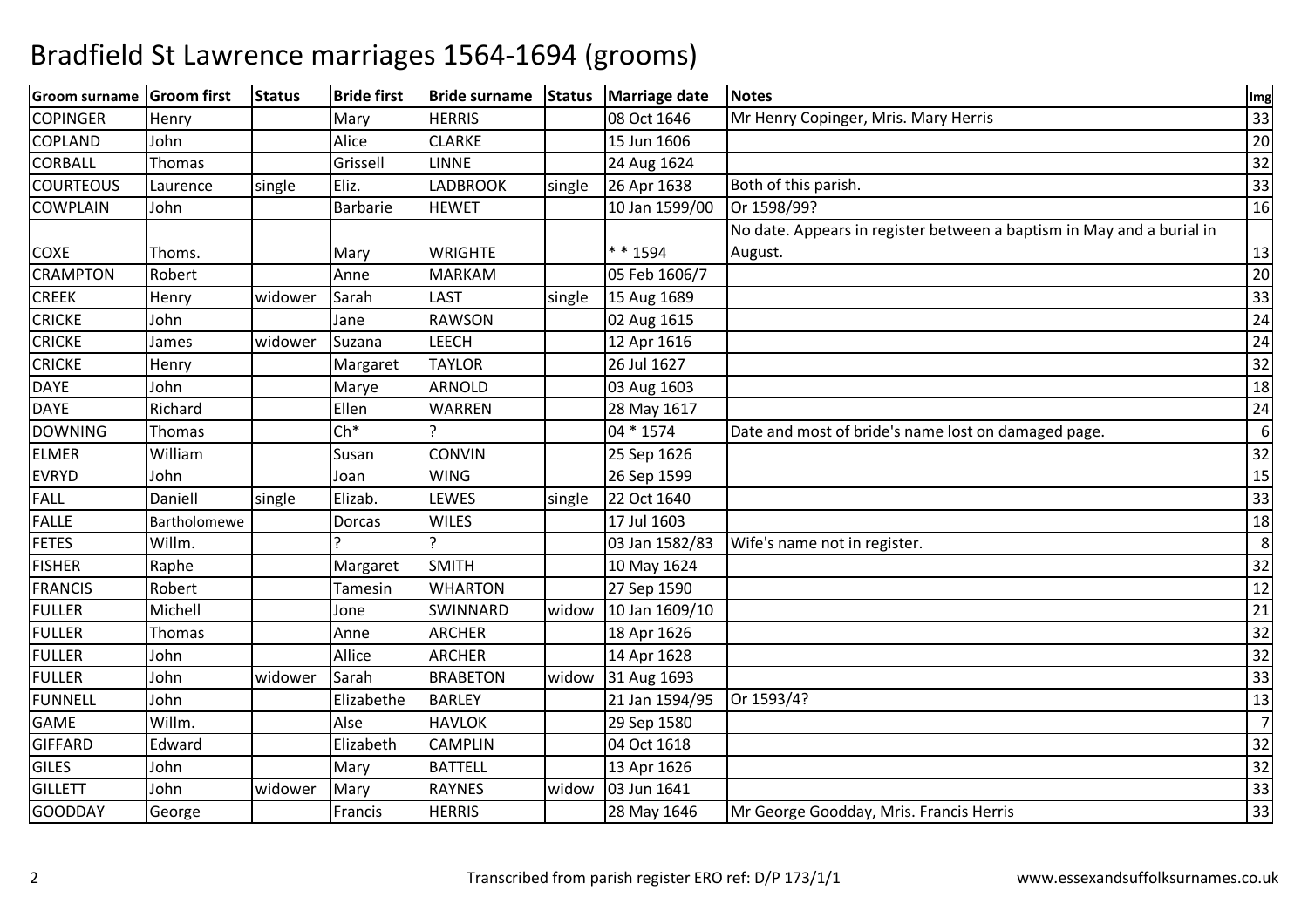| Groom surname Groom first |             | <b>Status</b> | <b>Bride first</b> | Bride surname Status |        | Marriage date  | Notes                                               | Img            |
|---------------------------|-------------|---------------|--------------------|----------------------|--------|----------------|-----------------------------------------------------|----------------|
| <b>GOODENE</b>            | John        |               | Marey              | <b>COOCK</b>         |        | 24 Sep 165     | Can't read last digit of date                       | 32             |
| <b>GREEMWOOD</b>          | John        |               | Elizabeth          | <b>LODBRUCK</b>      |        | 16 Jul 1592    |                                                     | 12             |
| GREENE                    | Robert      |               | Joan               | <b>ANGER</b>         |        | 15 Sep 1589    |                                                     | 11             |
| <b>HAOUS</b>              | James       | widower       | Eliz.              | <b>HAYLES</b>        | single | 30 Apr 1641    |                                                     | 33             |
| <b>HARVY</b>              | Willm.      |               | Judith             | <b>SPARKE</b>        |        | 26 Aug 1606    |                                                     | 20             |
| <b>HAVLOCK</b>            | Thomas      |               | Elizabethe         | <b>FOTE</b>          |        | 08 Jan 1566/67 |                                                     | $\overline{3}$ |
| <b>HECKFORDE</b>          | Abraham     |               | Dorophie           | <b>STOCKWOOD</b>     |        | 21 Jun 1607    |                                                     | 20             |
| <b>HEDGE</b>              | Richard     |               |                    | <b>BRICKLES</b>      |        | 24 Jul 1578    | Bride's first name not in register.                 | 6              |
| <b>HEDGE</b>              | Thomas      |               | Sara               | <b>PAINE</b>         |        | 14 Jan 1583/84 |                                                     | 8              |
| <b>HEDGE</b>              | Thomas      |               | Ales               | <b>HEWET</b>         |        | 25 Nov 1588    |                                                     | 11             |
| <b>HEDGE</b>              | Richard     | widower       | Ames               | <b>SWORDER</b>       | single | 09 Oct 1634    |                                                     | 32             |
| <b>HEWET</b>              | Thomas      |               | Ann                | PHILIP               |        | 14 Oct 1566    |                                                     | $\overline{3}$ |
| <b>HEWET</b>              | John        |               | Barbarie           | <b>PAGE</b>          |        | 20 Dec 1575    |                                                     | 6              |
| <b>HEWET</b>              | Richard     |               | Ales               | <b>ELYES</b>         |        | 25 Sep 1586    |                                                     | 8              |
| <b>HEWET</b>              | Edmond      |               | Suzan              | <b>HARVY</b>         |        | 06 Sep 1604    |                                                     | 19             |
| <b>HIGGES</b>             | Edward      |               | Annis              | <b>TOPPLY</b>        |        | 23 Jan 1603/4  |                                                     | 18             |
| <b>HIGHNOONE</b>          | William     | single        | Barbara            | <b>OFFARD</b>        | widow  | 26 Apr 1635    |                                                     | 32             |
| <b>HOLMES</b>             | William     |               | Christian          | SAVAGE               |        | 22 Sep 1612    |                                                     | 22             |
| <b>HOWARD</b>             | Matthias    | single        | Mary               | <b>STANWOOD</b>      | single | 03 May 1694    |                                                     | 33             |
| <b>HOWMAN</b>             | Christopher |               | Joane              | <b>TUNMORE</b>       |        | 02 Mar 1602/3  |                                                     | 17             |
| <b>HOY</b>                | George      |               | Anne               | <b>LINNE</b>         |        | 18 Sep 1605    |                                                     | 19             |
| <b>HUNT</b>               | Willm.      |               | Rose               | <b>BEART</b>         |        | 28 Feb 1603/4  |                                                     | 18             |
| <b>HUNTMAN</b>            | Thomas      |               | Suzanna            | <b>HEWET</b>         |        | 24 Feb 1613/14 |                                                     | 23             |
| <b>HUNTMAN</b>            | Thomas      |               | Anne               | <b>BASER</b>         |        | 28 Apr 1617    |                                                     | 24             |
| <b>HUNTSMAN</b>           | Thom.       | widower       | Amy                | <b>GRIMEWOOD</b>     | single | 31 Oct 1637    | Both of this parish.                                | 33             |
| <b>IVES</b>               | Roger       |               | Marry              | <b>HEWET</b>         |        | 17 Jul 1598    |                                                     | 14             |
| <b>KENT</b>               | Thomas      |               | Alyes              | <b>STANTON</b>       |        | 16 Jun 1588    |                                                     | 11             |
| KINGSBURY                 | Henry       | widower       | Priscilla          | <b>AYERS</b>         | widow  | 02 Feb 1630/31 |                                                     | 32             |
| <b>KNIGHT</b>             | Thomas      |               | Joane              | <b>TAYLER</b>        |        | 06 Oct 1618    |                                                     | 32             |
| <b>KNIGHTS</b>            | John        |               | Marie              | <b>WILES</b>         |        | 23 Aug 1608    |                                                     | 21             |
| <b>KNIGHTS</b>            | John        |               | Allice             | <b>ABBOTT</b>        |        | 21 Sep 1626    |                                                     | 32             |
| <b>KREEK</b>              | Simon       | single        | Mary               | <b>COUKON</b>        | widow  |                | 19 Feb 1693/94   Year not clear - 1693/4 or 1694/5? | 33             |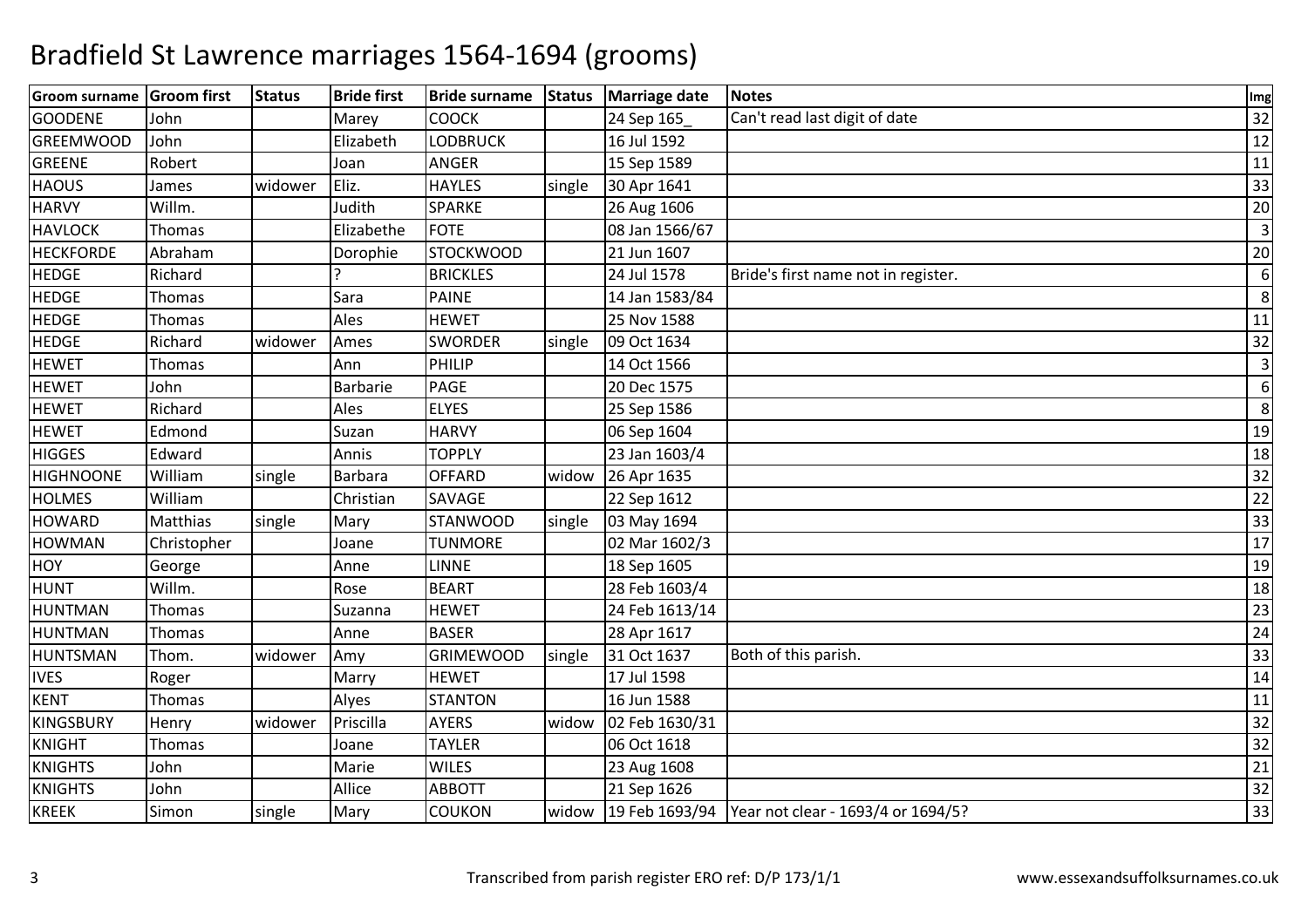| Groom surname Groom first |           | <b>Status</b> | <b>Bride first</b> | Bride surname Status |        | Marriage date  | Notes                                                       | Img            |
|---------------------------|-----------|---------------|--------------------|----------------------|--------|----------------|-------------------------------------------------------------|----------------|
| <b>LADBROOKE</b>          | George    |               | Frauncis           | <b>WILES</b>         |        | 10 Aug 1612    |                                                             | 22             |
| <b>LEECH</b>              | John      | single        | Mary               | <b>CARTER</b>        | widow  | 29 Oct 1689    |                                                             | 33             |
| <b>LEWESSE</b>            | William   |               | Rebecka            | <b>RUFFLE</b>        |        | 11 Nov 1611    |                                                             | 22             |
| LITTLE                    | Robert    |               | Elizabeth          | <b>PRICKE</b>        |        | 16 Oct 1627    |                                                             | 32             |
| <b>LODBERUCKE</b>         | George    |               | Elyne              | <b>JOHNES</b>        |        | 06 Dec 1586    |                                                             | 8              |
| <b>LYNE</b>               | Jacobus?  |               | Elesebeth          | PILGROME             |        | 04 Oct 1693    | Groom's first name faded.                                   | 33             |
| <b>MAN</b>                | Edwarde   |               | Rose               | <b>WHITE</b>         |        | 10 Oct 1622    |                                                             | 32             |
| <b>MANN</b>               | Edward    |               | Katherine          | <b>RICHE</b>         |        | 30 Mar 1599    |                                                             | 16             |
| <b>MARTIN</b>             | William   |               | Ales               | <b>ROTHE</b>         |        | 29 Nov 1564    |                                                             | $\overline{2}$ |
| <b>MELHAM</b>             | John      |               | Elizabethe         | <b>COLLIE</b>        |        | 23 Sep 1578    |                                                             | 4              |
| <b>MOTTE</b>              | Henry     |               | Mary               | <b>BRADSTREET</b>    |        | 19 Mar 1622/23 |                                                             | 32             |
| <b>ORAM</b>               | Johannes  | widower       | Elizabeth          | <b>BROWNE</b>        |        | 05 Jan 1636/37 | By licence. Both of Wrabnis (Wrabness)                      | 33             |
| <b>OROM</b>               | John      | widower       | Susana             | <b>SPENZER</b>       |        | 20 Jun 1632    |                                                             | 32             |
| <b>PALMER</b>             | Robert    |               | Margaret           | <b>BLOSSE</b>        |        | 19 Jul 1624    |                                                             | 32             |
| PENNINGS                  | John      | widower       | Mary               | <b>BLOSSE</b>        | widow  | 19 Dec 1633    |                                                             | 32             |
| PEPERD                    | Thomas    |               | Joan               | <b>LOVE</b>          |        | 21 Jan 1565/66 |                                                             | $\overline{3}$ |
| PILGRIM                   | Cornelius | single        | Elizabeth          | <b>HEARN</b>         | single | 14 Nov 1692    |                                                             | 33             |
| PLUMMER                   | Robert    | widower       | Susan              | <b>HOMES</b>         | single |                | 04 Feb 1693/94   Year not clear - 1693/4 or 1694/5?         | 33             |
| <b>PRENTES</b>            | Richard   |               | Joan               | <b>BANINGE</b>       |        | 04 Feb 1565/66 |                                                             | 3              |
| <b>PUDNEY</b>             | Robert    |               | Awdry              |                      |        | 25 Jul 1626    | Bride's surname not in register.                            | 32             |
| RAINOLD                   | Thomas    |               | Wenefred           | <b>CONVIN</b>        |        | 15 Apr 1576    |                                                             | 6              |
| <b>READ</b>               | Isaac     | widower       | Susanna            | <b>DEW</b>           | widow  |                | 02 Feb 1691/92   Bride abode: Bromeley Mag. (Great Bromley) | 33             |
| <b>RICH</b>               | Peter     |               | Rose               | <b>PALMER</b>        |        | 06 Nov 1581    |                                                             | 8              |
| <b>RICHARDS</b>           | John      | widower       | Anne               | <b>FELGETT</b>       |        | 06 Apr 1640    |                                                             | 33             |
| <b>ROLFE</b>              | Gilbert   |               | Joane              | CARDEN               |        | 29 May 1606    |                                                             | 20             |
| RUDLAND                   | Joseph    |               | Eme                | WARREN               |        | 07 Nov 1614    |                                                             | 23             |
| <b>RUFFLE</b>             | Thomas    |               | Margret            | <b>JESOPE</b>        |        | 20 Jun 1611    |                                                             | 22             |
| <b>RUNTINGE</b>           | John      |               | Elizabeth          | <b>HOLLAND</b>       |        | 20 May 1624    |                                                             | 32             |
| <b>SACK</b>               | John      |               | An                 | <b>SMITH</b>         |        | 24 Aug 1615    |                                                             | 24             |
| SADLER                    | Acquilla  |               | Alies              | <b>HEDGE</b>         |        | 02 Sep 1591    |                                                             | 12             |
| SADLER                    | Henry     | single        | Susan              | <b>TILER</b>         | single | * * 1628       | No date, but after 24 June, when a new vicar started        | 32             |
| SADLER                    | George    | single        | Parnell            | <b>TUNMER</b>        | single | 16 Apr 1637    | Both of this parish.                                        | 33             |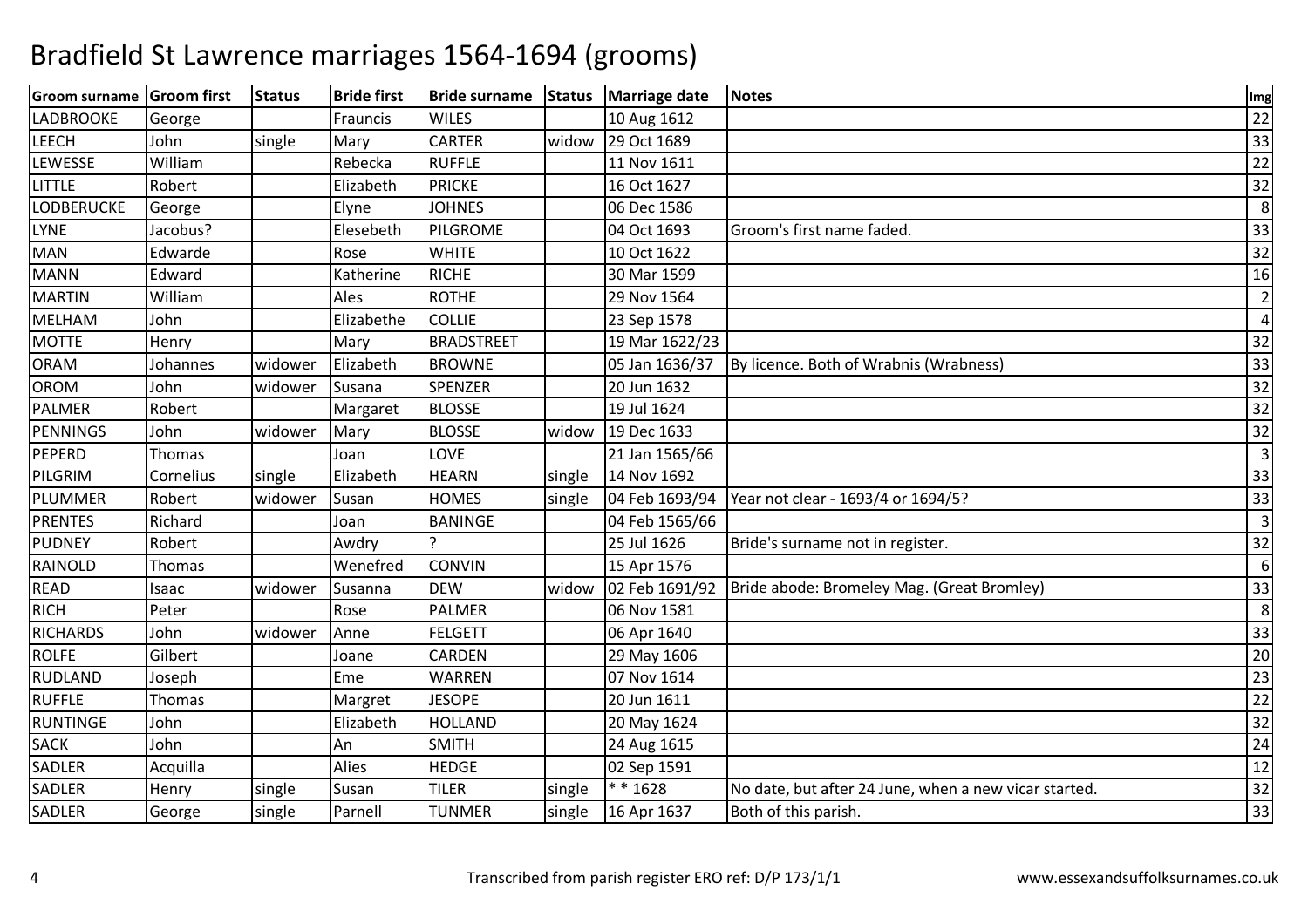| Groom surname   | <b>Groom</b> first | <b>Status</b> | <b>Bride first</b> | <b>Bride surname</b> | <b>Status</b> | <b>Marriage date</b> | <b>Notes</b>                                                             | Img            |
|-----------------|--------------------|---------------|--------------------|----------------------|---------------|----------------------|--------------------------------------------------------------------------|----------------|
| <b>SEMAN</b>    | Lorrance           |               | Eden               | <b>BUTLER</b>        |               | 27 Sep 1564          |                                                                          | $\overline{2}$ |
| SHELDRAKE       | John               |               | <b>Bettres</b>     | SNODON               |               | 01 Nov 1614          |                                                                          | 23             |
| <b>SHIMANS</b>  | Thomas             | widower       | Grace              | GOUGE                | single        | 05 Nov 1629          |                                                                          | 32             |
| <b>SHIMMON</b>  | Thomas             |               | Alice              | <b>HARLOND</b>       |               | 13 May 1617          |                                                                          | 24             |
| <b>SHIN</b>     | Georges            | single        | Martha             | SPARLING             | single        | 27 May 1690          |                                                                          | 33             |
| <b>SHORT</b>    | John               |               | Kateren            | <b>RICHE</b>         |               | 06 Sep 1590          |                                                                          | 12             |
| <b>SKELTON</b>  | John               |               | Joan               | <b>CROMER</b>        |               | 16 Apr 1612          |                                                                          | 22             |
| <b>SMYTHE</b>   | Nicholas           |               | Faythe             | <b>CONVIN</b>        |               | 12 Jan 1588/89       |                                                                          | 11             |
| <b>SPARLING</b> | Josua              | single        | Susan              | <b>BROOKE</b>        | single        | 05 May 1640          |                                                                          | 33             |
| <b>SPENCE</b>   | Robte.             |               | Marye              | <b>VALYE</b>         |               | 28 Sep 1604          |                                                                          | 19             |
| <b>STANTON</b>  | Richard            |               | Elizabethe         | <b>JENNINGS</b>      |               | 27 Feb 1581/82       |                                                                          | 8              |
| <b>STONE</b>    | Richard            |               | Margret            | <b>BATMAN</b>        |               | 19 Feb 1607/8        |                                                                          | 21             |
|                 |                    |               |                    |                      |               |                      | Groom's surname spelt "Swrder" but later appears in the register as      |                |
| <b>SURDER</b>   | Walter             |               | Susan              | ANGER                |               | 22 Oct 1581          | 'Surder".                                                                | 8              |
|                 |                    |               |                    |                      |               |                      | Bride's name given as "The Widdow Smith" - no first name in register for |                |
| SWALLOW         | John               |               |                    | <b>SMITH</b>         |               | 19 Apr 1632          | her.                                                                     | 32             |
| <b>SWINEARD</b> | Peter              |               | Joan               | <b>ARCHER</b>        |               | * Jun 1598           | Day of month not in register.                                            | 14             |
| <b>TAILER</b>   | Thomas             |               | Alice              | <b>RIVET</b>         |               | 16 Oct 1614          |                                                                          | 23             |
| <b>TATWOODE</b> | William            |               | Mercy              | <b>ROBINS</b>        |               | 25 Oct 1610          |                                                                          | 22             |
| <b>TAYLOR</b>   | Thomas             | widower       | Alice              | <b>HALL</b>          | single        | 30 Jun 1630          |                                                                          | 32             |
| <b>TAYLOR</b>   | Thomas             | widower       | Ellen              | <b>DAY</b>           | widow         | 20 Jul 1636          |                                                                          | 33             |
| <b>TAYLOUR</b>  | Thomas             | widower       | Mary               | <b>WITHERS</b>       | single        | 07 Feb 1639/40       |                                                                          | 33             |
| TOPLEI[SF]      | Richard            |               | Elizabeth          | <b>SKILTON</b>       |               | 13 Apr 1607          |                                                                          | 20             |
| <b>TRAPOTT</b>  | Simon              |               | Marie              | <b>WAD</b>           |               | 01 Jan 1582/83       |                                                                          | 8              |
| <b>TURNER</b>   | Christopher        |               | Margerie           | <b>WRIGHT</b>        |               | 03 Sep 1592          | Groom's first name abbreviated to Xpfer.                                 | 13             |
| <b>TWILTER</b>  | Edward             |               | Winnifrede         | COURTNALL            |               | 02 Jul 1610          |                                                                          | 22             |
| <b>UFFORDE</b>  | John               |               | Barbary            | <b>HAWES</b>         |               | 12 Aug 1622          |                                                                          | 32             |
| <b>WALKER</b>   | <b>Beniamine</b>   |               | Margerye           | <b>WADE</b>          |               | 06 Oct 1603          |                                                                          | 18             |
| <b>WALTON</b>   | George             | single        | Elizabeth          | <b>HERRIS</b>        | single        |                      | 27 Feb 1639/40 Mr George Walton, Mris. Elizabeth Herris                  | 33             |
| <b>WARD</b>     | Willm.             |               | Agnes              | <b>HAVENS</b>        |               | 08 Apr 1599          |                                                                          | 16             |
| <b>WARREN</b>   | George             |               | Eva                | <b>NORISHE</b>       |               | 27 Apr 1578          |                                                                          | 6              |
| <b>WARREN</b>   | George             |               | Elizabeth          | SNOWDEN              |               | 12 Oct 1618          |                                                                          | 32             |